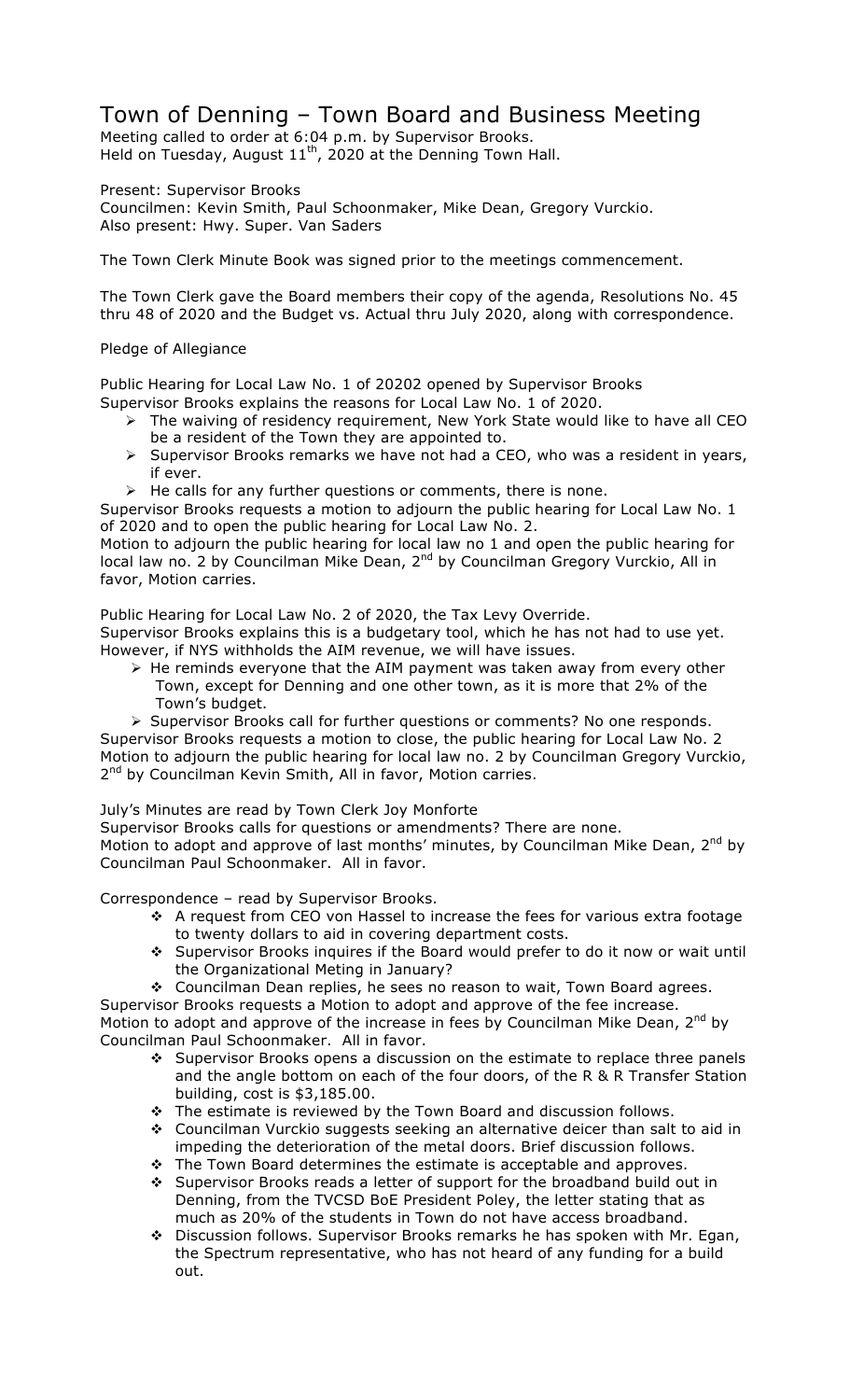\* Supervisor Brooks states he will use the letter in his efforts for a build out and that it is good to have school board support.

Highway Report by Highway Superintendent Dan Van Saders.

- $\circ$  Tropical storm resulted in a power outage, some trees tops down.
- o A total of four inches of rain.
- o Patch work done on Red Hill Knolls and Wild Cat Roads.
- o Graded the back side of Red Hill Road.
- $\circ$  The 04' has an air compressor problem, which was the prior issue and is being repaired.
- o Hwy. Super. Van Saders informs the Board the County is putting shock crete on the County bridge by Scofields.
- o Hwy. Super. Van Saders asks if the storage building project is being done this year.
- o Supervisor Brooks remarks yes, if the building can be done this year. He requests, Councilman Vurckio takes the lead, saying he does not want the slab done, just to sit thru out the winter.
- o New steps at the R&R Transfer station and all of the steps have been painted by Rich, the public seems to like the yellow stairs better.
- $\circ$  Supervisor Brooks suggests going out to bid for the existing wood pile at the highway barn. Brief discussion follows, the Town Board agrees to seeking bids.
- o Supervisor Brooks opens a discussion on accepting used tires and opens a discussion on cost.
- o He requests Councilman Smith take the lead, making arrangements for pick up.
- o Supervisor Brooks will get the Board members the current pricing. Discussion follows.
- o The tires will be stored in the emptied wood shed, to keep them out of the weather. Cost will be determined by the price guidelines.
- o Hwy. Super. Van Saders informs the Board the mowing was completed under schedule and sweeping was done as well.
- o Hwy. Super Van Saders informs the Board he has hopefully resolved the tax issues on the billing from Home Depot, Advance Auto and Northern.

Planning Board: No Report by Liaison, Councilman Kevin Smith

- The meeting had been cancelled due to the Covid -19, as is this month.
- **EXED Supervisor Brooks remarks he will be getting in touch with Chairman Sibiga, to** see about using the meeting times for training.

All of the vouchers have been audited and signed by the Councilmen, as presented by Supervisor Brooks and/or Hwy. Super. Van Saders.

Highway Pre Pay Vouchers presented by Hwy. Super. Van Saders. (see Warrant #8 Pre-Pay, voucher #26-28) MVP Healthcare, Inc. DA9060.8 \$11,275.81 Trust & Agency Acct. A9030.8 \$757.42, \$900.90.

Highway Vouchers presented by Hwy. Super. Van Saders. (see Warrant #8, voucher #87-93) Bottini Fuel Corp. DA5110.4 \$953.99. Callanan Industries DA5110.4 \$3,843.55. Fleetpride DA5130.4 \$2,289.84. Home Depot Credit DA5130.4 \$171.24, \$106.44. Mombaccus Excavating DA5110.4 \$598.03. North East Parts Group DA5130.4 \$243.82 Superior Building Supply DA5110.4 \$74.97. Tractor Supply Co. DA5130.4 \$131.94.

General Pre Pay Vouchers presented by Supervisor Brooks. (see Warrant #8PP, voucher (#54-61) Central Hudson A8160.4 \$37.08, A1620.4 \$155.58, A5132.4 \$281.71, MVP Health Care DA9060.8 \$8,059.68. Time Warner Cable A1620.4 \$210.88. Trust & Agency Acct. DA9030.8 \$21038, \$764.48, \$260.00.

General Vouchers, presented by Supervisor Brooks. (see Warrant #8, vouchers (111-124) Blue Tarp A8160.4 \$312.93.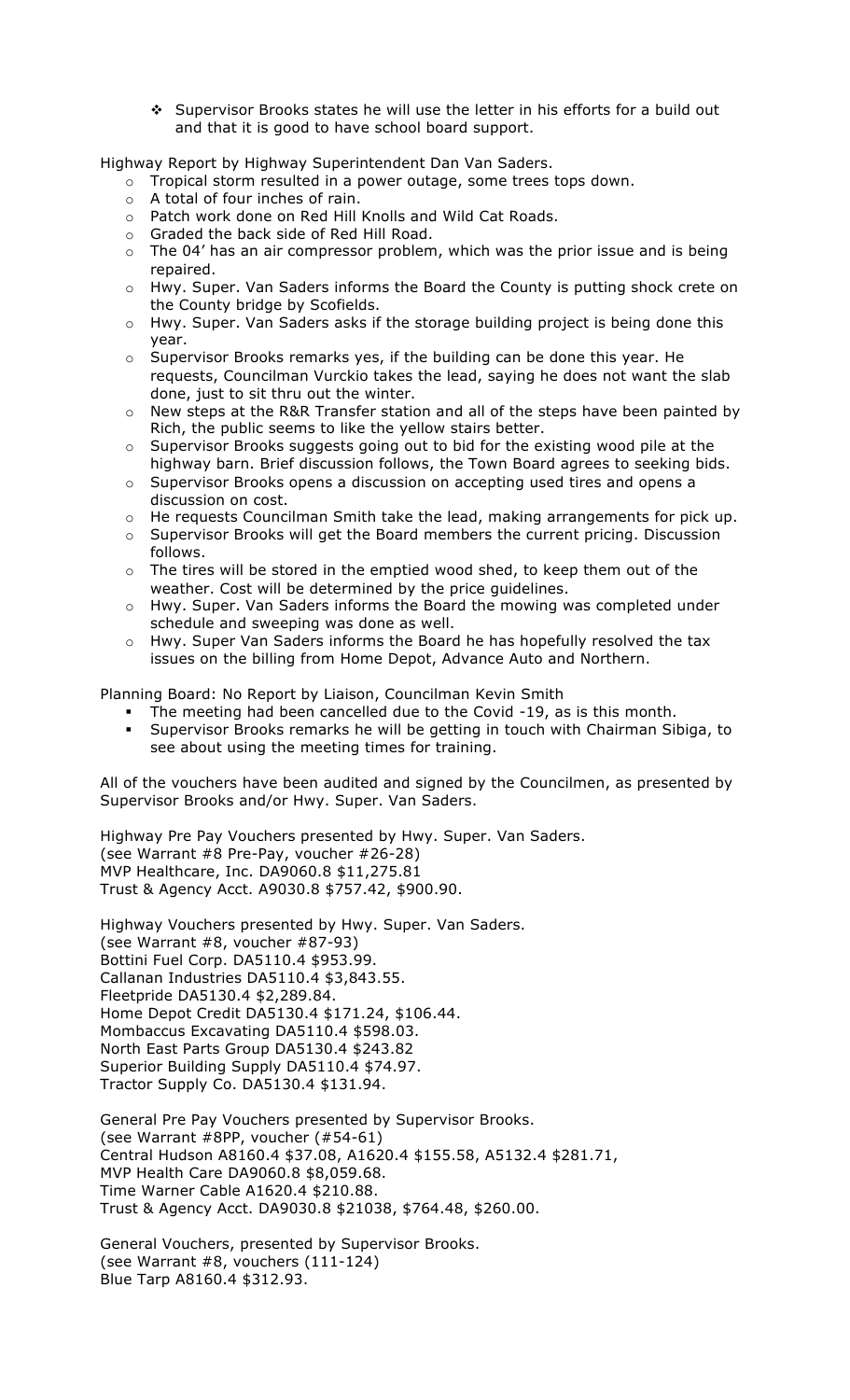Central Hudson A5182.4 \$124.08. Gnome Home Inc. A1355.4 \$20.00. Carl Landon A1460.4 \$151.25. Liberty Iron Works A8160.4 \$2,900.00. Quill A1110.4 \$22.80, \$77.28, \$350.18, A1460.4 \$87.13, A220.4 \$52.88. Schwab, Inc. A1410.4 \$130.98 Spectrum A5132.4 \$160.49. UCRRA A8160.4 \$2642.14, \$3,736.21.

Capital Vouchers, Sewage Disposal, presented by Supervisor Brooks. (see Warrant #C8, vouchers (4) Lamont Engineering A8130.4 \$2,135.83.

Resolution No. 45 of 2020 **WHEREAS** New York State General Municipal Law Sections 103 and 104-4 permit the pre-audit function of vouchers, as a form of internal controls in the checking of claims and supporting documentation. And

**WHEREAS** the Sections 118 and 119 of New York State Municipal Law also authorize the auditing authority to approve of Said vouchers. AND

**WHEREAS** the Office of the New York State Comptroller Division of Local Governments and Accountability: Budgets and Finances also approves of this method.

**NOW THEREFORE BE IT RESOLVED** that the Town of Denning Town Board **HEREBY** approves of and authorizes payment of the following Warrants:

Highway Fund Warrant No. 8 Prep Pay Vouchers #26-28.

Highway Fund Warrant No. 8 Vouchers #87-92.

General Fund Pre- Pay Warrant No. 8 Vouchers #54-61.

General fund Warrant No. 8 Vouchers #111-124.

Capital Sewage Disposal Vouchers Warrant No. 8 - #4-4

**Whereupon**, the Resolution was put to a vote, and recorded as follows:

Motion to adopt and approve by Councilman Kevin Smith,

2<sup>nd</sup> by Councilman Mike Dean. Roll Call Vote:

Councilman Mike Dean AYE Councilman Paul Schoonmaker AYE Councilman Kevin Smith AYE Councilman Gregory Vurckio AYE Supervisor David Brooks AYE Motion carried following a unanimous roll call vote

Resolution No. 46 of 2020

**WHEREAS** New York State Town Law section § 27 and Public Officers Law § 3 require town officers and those positions "which involve some exercise of independent judgment and can make decisions that are binding on the town" to be residents of the town. And

**WHEREAS** "towns can use their home rule authority to adopt a local law to expand the residency requirement of appointed officers".

**WHEREAS** the Town of Denning Town Board desires to be in full compliance of both laws. And

**WHEREAS** a PUBLIC HEARING was held on Tuesday, August 11<sup>th</sup>, 2020 regarding Local Law No. 1 of 2020, and

**WHEREAS** any and all interested person(s) were heard.

**NOW THEREFOE BE IT RESOLVED** the Code Enforcement / Zoning Officer / Flood Plan Manager, be a resident of New York State. And

**BE IT FURTHER RESOLVED** the Town of Denning Town Board **HEREBY** adopts Local Law No. 1 of 2020 titled: Waiver of Residency Requirement for the Code Enforcement / Zoning Officer / Flood Plan Manager, which is to take effect immediately upon filing with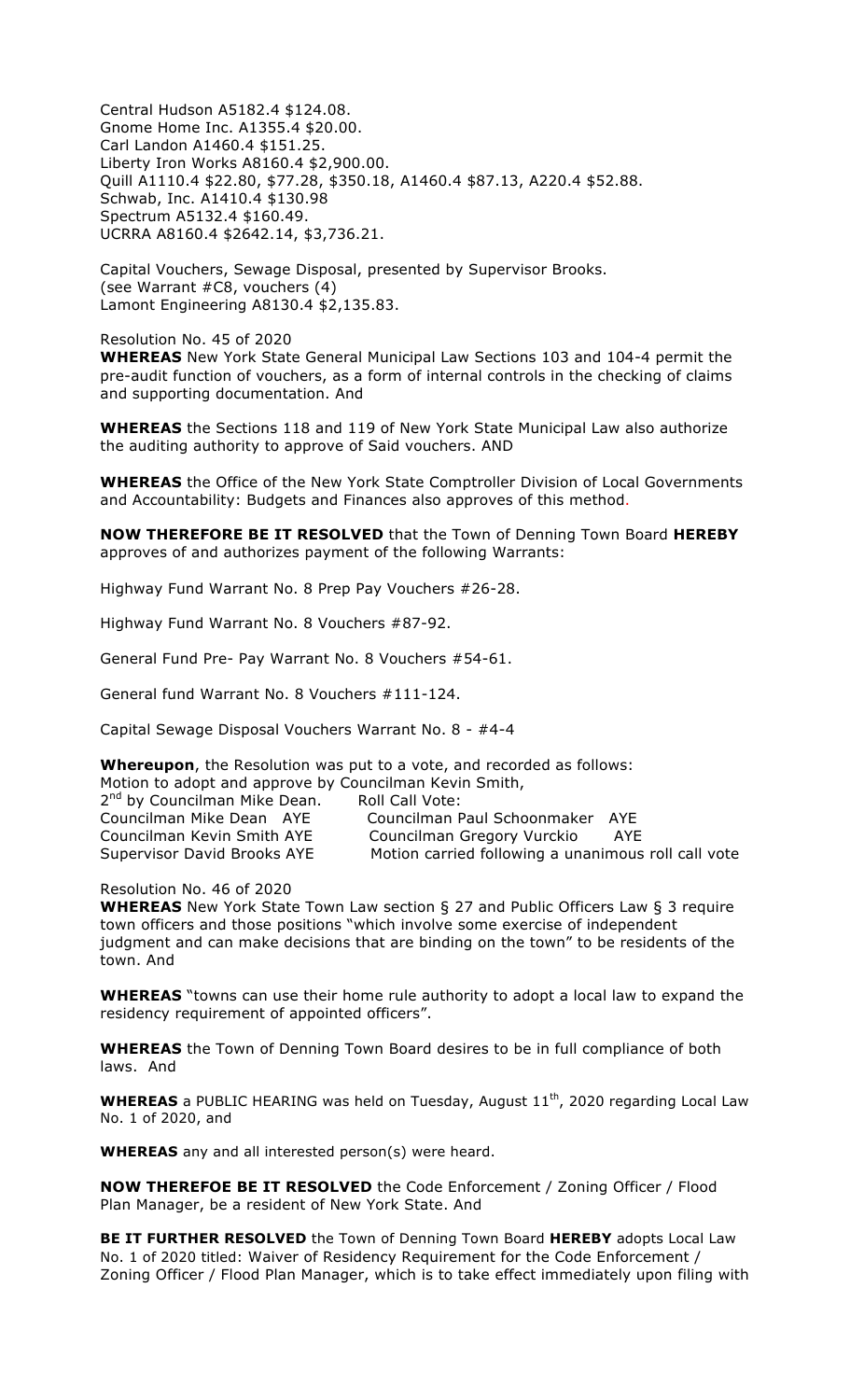the New York State Secretary of State.

**Whereupon**, the Resolution was put to a vote, and recorded as follows: Motion to adopt and approve by Councilman Gregory Vurckio, 2<sup>nd</sup> by Councilman Paul Schoonmaker. Roll Call Vote: Councilman Paul Schoonmaker AYE Councilman Mike Dean AYE Councilman Paul Schoonmaker AYE<br>Councilman Kevin Smith AYE Councilman Gregory Vurckio AYE<br>Supervisor David Brooks AYE Motion carried following a unanimous Motion carried following a unanimous roll call vote.

Resolution No. 47 of 2020 **WHEREAS** General Municipal Law 3c allows an override to the tax levy limit, and

**WHEREAS**, the Town of Denning Town Board has intentions of fulfilling its financial obligations, and

**WHEREAS** the Tax Override Law is a budgetary tool authorized and mandated for use by New York State, And

**WHEREAS** a PUBLIC HEARING was held on Tuesday, August 11<sup>th</sup>, 2020 regarding Local Law No. 2 of 2020, and

**WHEREAS** any and all interested person(s) were heard,

**NOW THEREFORE BE IT RESOLVED** the Town of Denning Town Board **HEREBY** adopts Local Law No. 2 of 2020 titled: Tax Levy Limit Override, which is to take effect immediately upon filing with the New York State Secretary of State. And

**FURTHER BE IT RESOLVED** that if SAID Tax Cap Override is not needed then Local Law No. 2 of 2020 will be **RESCINDED**, by resolution as required by New York State law.

**Whereupon**, the Resolution was put to a vote, and recorded as follows:

Motion to adopt and approve by Councilman Paul Schoonmaker,

2<sup>nd</sup> by Councilman Mike Dean. Roll Call Vote: Councilman Paul Schoonmaker AYE Councilman Kevin Smith AYE Councilman Gregory Vurckio AYE Supervisor David Brooks AYE Motion carried following a unanimous roll call vote.

Resolution No. 47 of 2020

**WHEREAS** General Municipal Law 3c allows an override to the tax levy limit, and

**WHEREAS**, the Town of Denning Town Board has intentions of fulfilling its financial obligations, and

**WHEREAS** the Tax Override Law is a budgetary tool authorized and mandated for use by New York State, And

**WHEREAS** a PUBLIC HEARING was held on Tuesday, August 11<sup>th</sup>, 2020 regarding Local Law No. 2 of 2020, and

**WHEREAS** any and all interested person(s) were heard,

**NOW THEREFORE BE IT RESOLVED** the Town of Denning Town Board **HEREBY** adopts Local Law No. 2 of 2020 titled: Tax Levy Limit Override, which is to take effect immediately upon filing with the New York State Secretary of State. And

**FURTHER BE IT RESOLVED** that if SAID Tax Cap Override is not needed then Local Law No. 2 of 2020 will be **RESCINDED**, by resolution as required by New York State law.

**Whereupon**, the Resolution was put to a vote, and recorded as follows: Motion to adopt and approve by Councilman Paul Schoonmaker, 2<sup>nd</sup> by Councilman Mike Dean. Roll Call Vote: Councilman Mike Dean AYE Councilman Paul Schoonmaker AYE Councilman Kevin Smith AYE Councilman Gregory Vurckio AYE Supervisor David Brooks AYE Motion carried following a unanimous roll call vote.

Judge Follender has not arrived, as per his request to be placed on the agenda.

Supervisor Comments: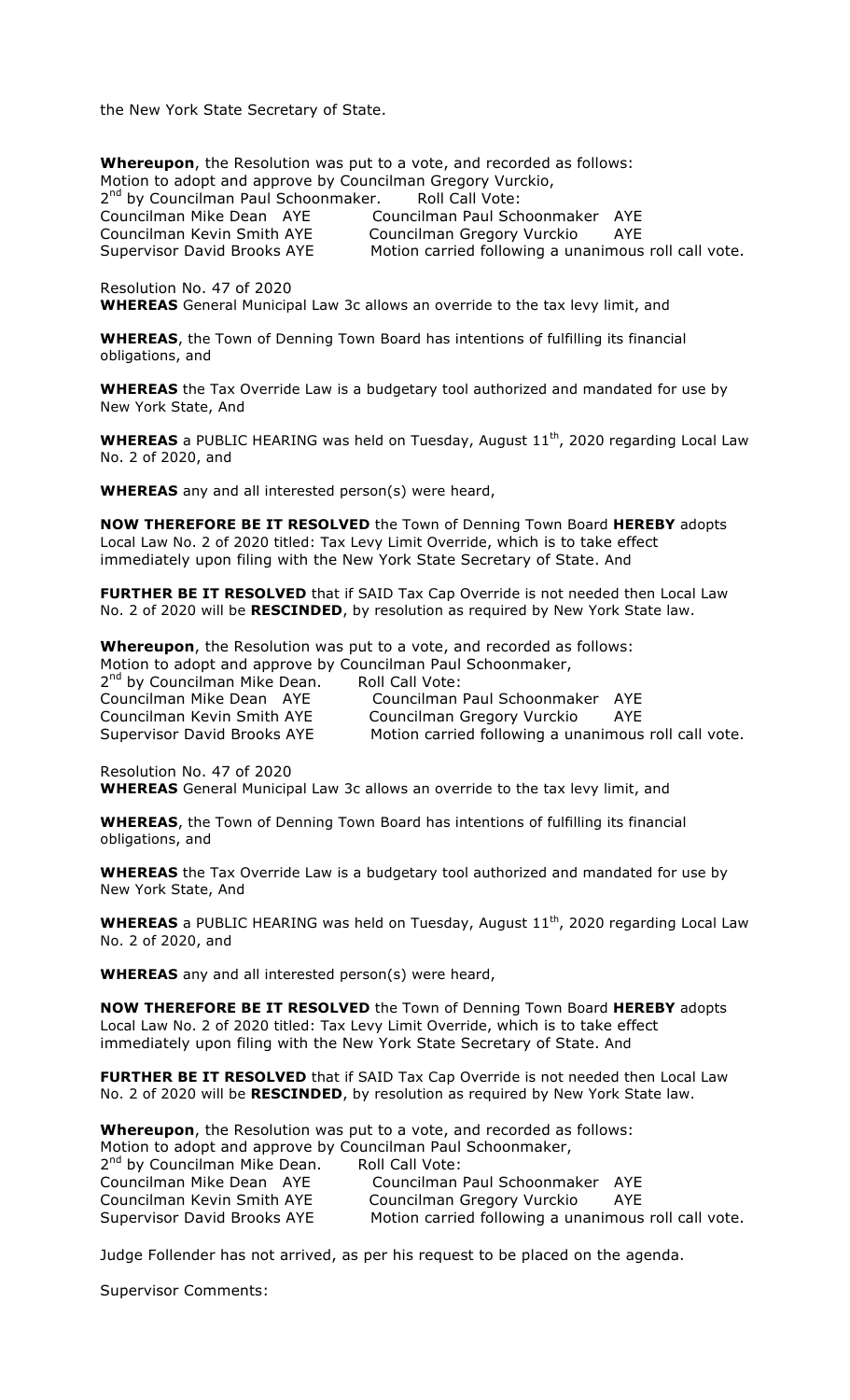- Supervisor Brooks informs the Town Board, the Sundown Stream Project will be in the original channel and the plan is now in the DEP's hands for review.
- The Boy Scouts in Grahamsville have requested a site to build returnable shed to hold bottle, can and plastic, as an Eagle Scout Project. Discussion follows.
- Hwy. Super. Van Saders recommends looking at the UCRRA contract, as they use the returnable' s as a revenue stream.
- Supervisor Brooks comments he recalls they can not be taken out of the dumpster once put in.
- Supervisor Brooks informs the Board, he would like to cancel the meetings in Sundown this year and go to a once a month schedule due to Covid-19.
- He states it is easier to clean and sanitize here than at the Church Hall.
- Town Board discussion follows and the Town Board and public agrees.

Supervisor Brooks calls for Councilman Comments:

- $\triangleright$  Councilman Vurckio; Monday is the next CWT meeting and in the new building. Last week he "Zoomed" the meeting, he could not hear and if he had not, they would not have had a quorum.
- $\triangleright$  Councilman Dean asks if anyone has applied for the open ZBA position?
- $\triangleright$  Supervisor Brooks has not had a chance to check the files and will do so next week.
- $\triangleright$  Councilman Dean asks for the business card form the highway dept. with the employee contact numbers.
- $\triangleright$  Councilman Dean opens a brief discussion on a stipend payment for the CCWSD, he thanks for Supervisor Brooks doing all of the work involved.
- $\triangleright$  Councilman Smith agrees, Councilman Dean remarks I told him, his budget wouldn't pass without it, it is built into the funds from the CWC.
- $\triangleright$  Supervisor Brooks informs the Board that with the Town Clerks aid, he is in the process of creating a spread sheet for tracking of expenditures and work done.
- $\triangleright$  Councilman Smith inquires if there has been anytime for the zoning update, another year is passing. Supervisor Brooks not yet, I have been very busy.

Supervisor Brooks call for further Councilman comments, there is none

Supervisor Brooks call for any further comments, topics or questions? There is none.

Supervisor Brooks calls for public comment?

- \* Resident Margaret Seiler Brock, introduces herself and opens a discussion on the "Blue Hole West" swimming hole, saying they will be attending the Town of Neversink meeting. Jenny Lee has press packet put together and is attending as well.
- " Supervisor Brooks explains the Town of Neversink Town Board will be submitting a resolution to the NYSDEC to have the same rules and regs as the Blue Hole. He has helped Supervisor Chris Matthews, facilitate meetings, contacts and discussion on the rules and regs and the issues, as this affects our residents as well.
- \* She also comments she has been working with Jenny Lee on the broadband issue and is the person to get the TVCSD letter of support.
- \* Supervisor Brooks thanks her and Jenny Lee for all of their efforts.
- \* Resident Joe Comando opens his remarks by saying he was elected by the members of the Sundown Watch to come and speak to the Town Board.
- $\div$  Mr. Joseph Comando; the problems with the Blue Hole have spilled over onto private property. Garbage, burn outs and speeding 75/80 mph on Sundown roads. Trash thrown out of moving vehicles, food as well. Garbage left on residents' cars. Fecal matter is left on the ground. He has had a bottle of urine thrown at him.
- " Supervisor Brooks urges Mr. Comando to call him and he will call law enforcement.
- \* Mr. Comando states the Rangers are busy an are doing everything they can.
- $\cdot$  There is rampant drug use, MS 13 and other gangs are in the area. The visitors are getting violent, he has called the NYSP and they have told him they are 40 minutes out, from responding. He firmly believes some one will get hurt.
- \* Mr. Comando comments he has had rocks thrown at him. He further states that cars are pulling in driveways and seem to be "casing" the homes and properties.
- ◆ He feels burglaries will be next.